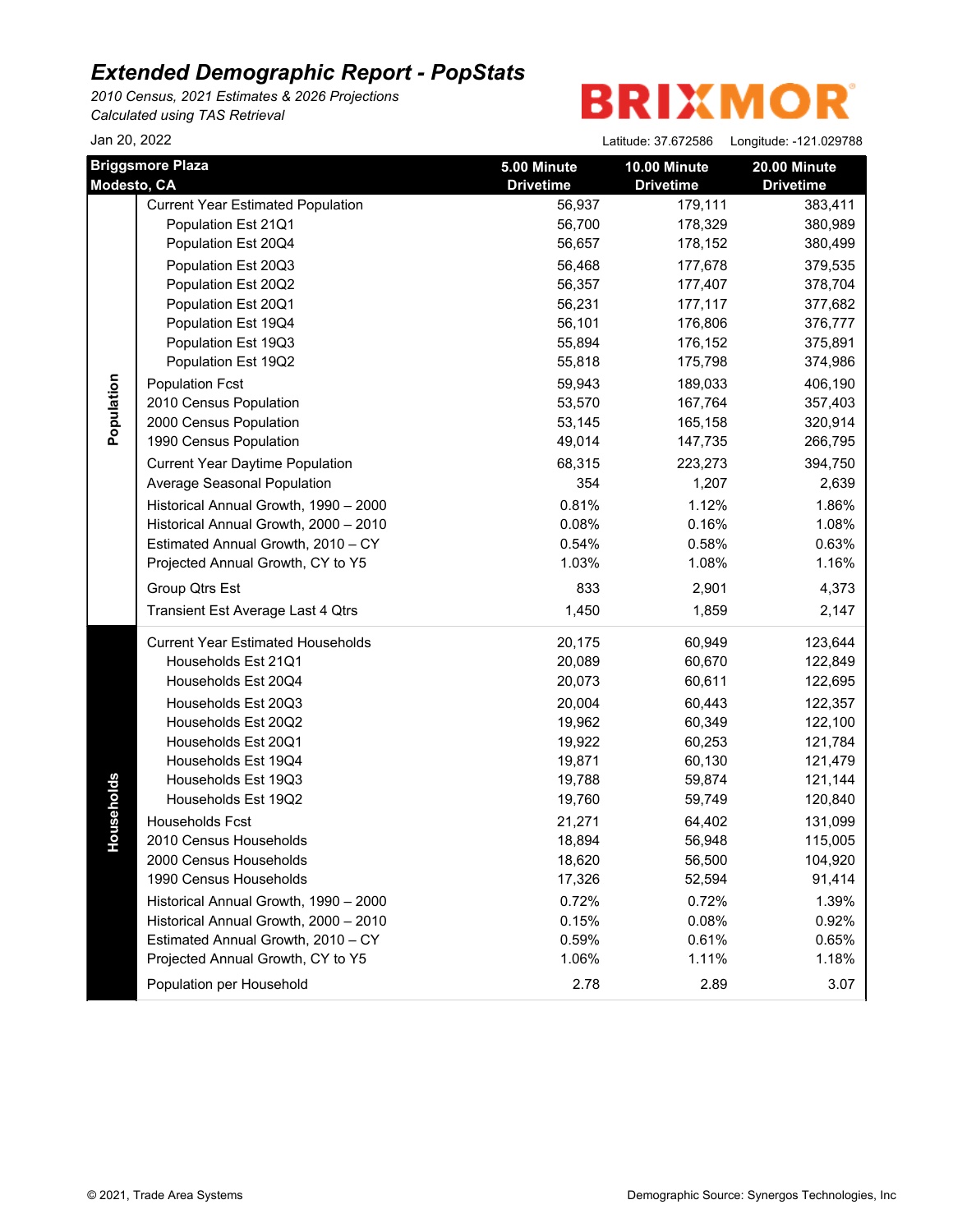*2010 Census, 2021 Estimates & 2026 Projections Calculated using TAS Retrieval*

## **BRIXMOR**

HH Income \$500,000 or more 0.8% 0.8% 0.7% 0.9% 0.9% HH Income \$250,000 to \$499,999 1.0% 1.0% 1.0% 0.8% 1.1% HH Income \$200,000 to \$249,999 2.4% 2.4% 2.4% 1.9% 2.5% HH Income \$175,000 to \$199,999 2.3% 2.3% 2.8% HH Income \$150,000 to \$174,999 3.7% 3.7% 3.5% 4.0% HH Income \$100,000 to 149,999 16.3% 16.3% 15.7% 16.5% HH Income \$75,000 to 99,999 13.4% 13.4% 12.7% 13.4% HH Income \$50,000 to 74,999 19.3% 19.3% 19.0% 19.0% 19.3% HH Income \$35,000 to 49,999 14.3% 14.3% 14.2% 13.3% HH Income \$25,000 to 34,999 8.8% 8.9% 8.9% 9.0% 8.8% HH Income \$15,000 to 24,999 **8.7%** 7.8% 9.5% 8.7% HH Income \$0 to 14,999 **10.0%** 10.0% 10.8% 8.7% Average Household Income **620, 894** \$79,611 \$75,277 \$80,894 Median Household Income 662,319 \$61,368 \$57,388 \$62,319 Per Capita Income  $$28,527$   $$25,882$   $$26,273$ 2000 Average HH Income **\$50,860** \$48,737 \$51,285 2000 Median HH Income **\$40,624** \$40,624 \$40,624 \$40,624 Disposable HH Income \$500,000 or more #N/A #N/A #N/A #N/A #N/A Disposable HH Income \$250,000 to \$499,999  $\#N/A$   $\#N/A$   $\#N/A$   $\#N/A$ Disposable HH Income \$200,000 to \$249,999  $\#N/A$   $\#N/A$   $\#N/A$   $\#N/A$ Disposable HH Income \$175,000 to \$199,999 1% 1% 1% 1% 1% 1% 1% Disposable HH Income \$150,000 to \$174,999 2% 2% 2% Disposable HH Income \$100,000 to \$149,999 13% 13% 12% 14% 12% Disposable HH Income \$75,000 to \$99,999 14% 14% 14% 15% 15% Disposable HH Income \$50,000 to \$74,999 21% 19% 20% Disposable HH Income \$35,000 to \$49,999 16% 16% 17% 16% 17% 16% Disposable HH Income \$25,000 to \$34,999 10% 10% 11% 10% 10% 10% Disposable HH Income \$15,000 to \$24,999 10% 10% 11% 10% 11% 10% 10% Disposable HH Income \$0 to\$14,999 10 11% 11% 12% 10% 10% Average Disposable Income 64,577 61,486 66,118 Median Disposable Income 63,627 50,228 54,378 Householder White – Count 10,544 30,636 59,535 Median HH Income \$66,286 \$62,343 \$67,468 Average HH Income  $$77,559$   $$74,348$   $$79,044$ Householder Black or African-American – Count 668 2,246 3,798 Median HH Income \$35,270 \$37,726 \$46,499 Average HH Income  $$43,317$   $$51,822$   $$65,976$ Householder Hispanic – Count 19,774 43,501 Median HH Income \$59,285 \$54,324 \$57,793 Average HH Income \$67,975 \$63,373 \$67,657 Householder Asian or Pacific Islander – Count 1,263 3,070 5,954 Median HH Income  $$57,189$   $$58,503$   $$76,009$ Average HH Income \$74,154 \$72,234 \$84,012 Householder Other or Pacific Islander – Count 1,812 5,223 10,856 Median HH Income \$60,231 \$60,231 \$60,231 \$60,231 Average HH Income  $$69,061$   $$69,061$   $$66,122$   $$70,159$ Jan 20, 2022 Latitude: 37.672586 Longitude: -121.029788 **Briggsmore Plaza 5.00 Minute Drivetime 10.00 Minute Drivetime 20.00 Minute Modesto, CA Drivetime Drivetime Drivetime Drivetime Drivetime**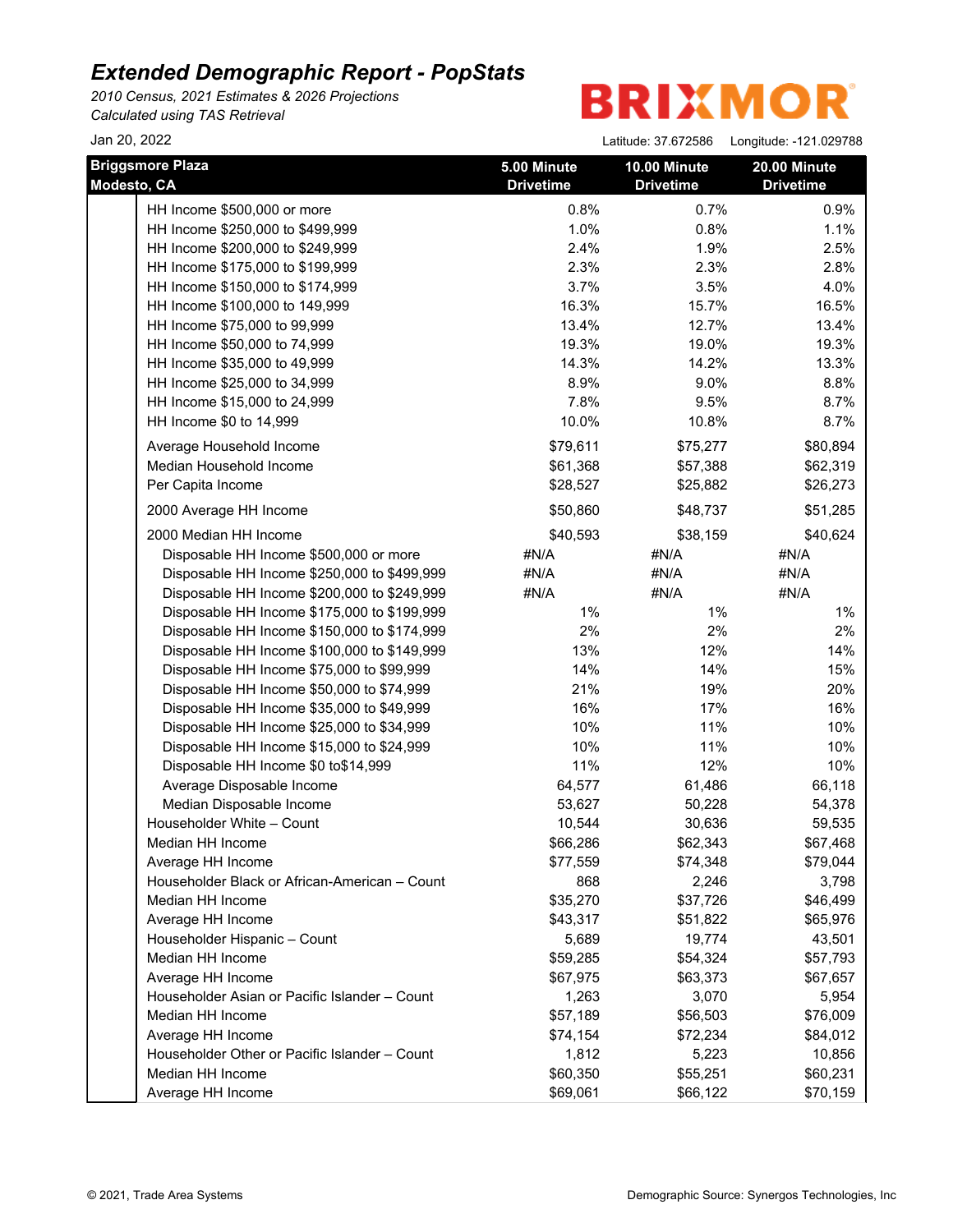*2010 Census, 2021 Estimates & 2026 Projections Calculated using TAS Retrieval*

| Jan 20, 2022              |                                      |                                 | Latitude: 37.672586<br>Longitude: - 121.029788 |                                  |  |
|---------------------------|--------------------------------------|---------------------------------|------------------------------------------------|----------------------------------|--|
| Modesto, CA               | <b>Briggsmore Plaza</b>              | 5.00 Minute<br><b>Drivetime</b> | 10.00 Minute<br><b>Drivetime</b>               | 20.00 Minute<br><b>Drivetime</b> |  |
| Gender                    | Male Population<br>Female Population | 27,896<br>29,041                | 88,416<br>90,695                               | 189,583<br>193,828               |  |
|                           | Count of Pop 0 to 4 years            | 3,907                           | 12,203                                         | 25,846                           |  |
|                           | Count of Pop 0 to 7 years            | 5,544                           | 17,324                                         | 36,473                           |  |
|                           | Count of Pop 5 - 13                  | 6,682                           | 21,314                                         | 45,647                           |  |
|                           | Count of Pop 14 - 18                 | 2,992                           | 9,955                                          | 21,844                           |  |
|                           | Count of Pop 19 - 22                 | 2,850                           | 9,827                                          | 22,315                           |  |
|                           | Count of Pop 22 - 25                 | 2,229                           | 7,520                                          | 17,335                           |  |
|                           | Count of Pop 25 - 29                 | 3,917                           | 12,826                                         | 29,061                           |  |
|                           | Count of Pop 30 - 34                 | 4,010                           | 12,306                                         | 25,750                           |  |
|                           | Count of Pop 35 - 39                 | 3,958                           | 12,169                                         | 24,777                           |  |
|                           | Count of Pop 40 - 44                 | 3,464                           | 10,949                                         | 23,102                           |  |
|                           | Count of Pop 45 - 59                 | 9,707                           | 31,294                                         | 68,404                           |  |
|                           | Count of Pop 60 - 74                 | 9,172                           | 27,430                                         | 56,975                           |  |
|                           | Count of Pop 75 - 84                 | 2,874                           | 8,255                                          | 16,622                           |  |
| <b>Total Population</b>   | Count of Pop 85+                     | 1,176                           | 3,063                                          | 5,733                            |  |
| by Age                    | % of Pop 0 to 4 years                | 6.9%                            | 6.8%                                           | 6.7%                             |  |
|                           | % of Pop 0 to 7 years                | 9.7%                            | 9.7%                                           | 9.5%                             |  |
|                           | % of Pop 5 - 13                      | 11.7%                           | 11.9%                                          | 11.9%                            |  |
|                           | % of Pop 14 - 18                     | 5.3%                            | 5.6%                                           | 5.7%                             |  |
|                           | % of Pop 19 - 22                     | 5.0%                            | 5.5%                                           | 5.8%                             |  |
|                           | % of Pop 22 - 25                     | 3.9%                            | 4.2%                                           | 4.5%                             |  |
|                           | % of Pop 25 - 29                     | 6.9%                            | 7.2%                                           | 7.6%                             |  |
|                           | % of Pop 30 - 34                     | 7.0%                            | 6.9%                                           | 6.7%                             |  |
|                           | % of Pop 35 - 39                     | 7.0%                            | 6.8%                                           | 6.5%                             |  |
|                           | % of Pop 40 - 44                     | 6.1%                            | 6.1%                                           | 6.0%                             |  |
|                           | % of Pop 45 - 59                     | 17.0%                           | 17.5%                                          | 17.8%                            |  |
|                           | % of Pop 60 - 74                     | 16.1%                           | 15.3%                                          | 14.9%                            |  |
|                           | % of Pop 75 - 84                     | 5.0%                            | 4.6%                                           | 4.3%                             |  |
|                           | % of Pop 85+                         | 2.1%                            | 1.7%                                           | 1.5%                             |  |
|                           | Median Age                           | 37.4                            | 36.5                                           | 35.8                             |  |
|                           | Average Age                          | 39.0                            | 38.2                                           | 37.8                             |  |
|                           | % of Pop 0 to 4 years                | 7.2%                            | 7.0%                                           | 7.0%                             |  |
|                           | % of Pop 5 - 13                      | 12.3%                           | 12.3%                                          | 12.3%                            |  |
|                           | % of Pop 14 - 18                     | 5.6%                            | 5.8%                                           | 5.9%                             |  |
|                           | % of Pop 19 - 22                     | 5.2%                            | 5.8%                                           | 6.1%                             |  |
|                           | % of Pop 22 - 25                     | 4.1%                            | 4.4%                                           | 4.8%                             |  |
|                           | % of Pop 25 - 29                     | 7.3%                            | 7.5%                                           | 8.0%                             |  |
|                           | % of Pop 30 - 34                     | 7.3%                            | 7.0%                                           | 6.9%                             |  |
| Male Population<br>by Age | % of Pop 35 - 39                     | 7.1%                            | 6.9%                                           | 6.5%                             |  |
|                           | % of Pop 40 - 44                     | 6.3%                            | 6.3%                                           | 6.1%                             |  |
|                           | % of Pop 45 - 59                     | 16.9%                           | 17.4%                                          | 17.7%                            |  |
|                           | % of Pop 75 - 84                     | 4.2%                            | 3.9%                                           | 3.8%                             |  |
|                           | % of Pop 60 - 74                     | 15.2%                           | 14.6%                                          | 14.2%                            |  |
|                           | % of Pop 85+                         | 1.4%                            | 1.1%                                           | 1.0%                             |  |
|                           |                                      |                                 |                                                |                                  |  |
|                           | Median Age                           | 35.7                            | 35.1                                           | 34.4                             |  |
|                           | Average Age                          | 37.5                            | 37.0                                           | 36.7                             |  |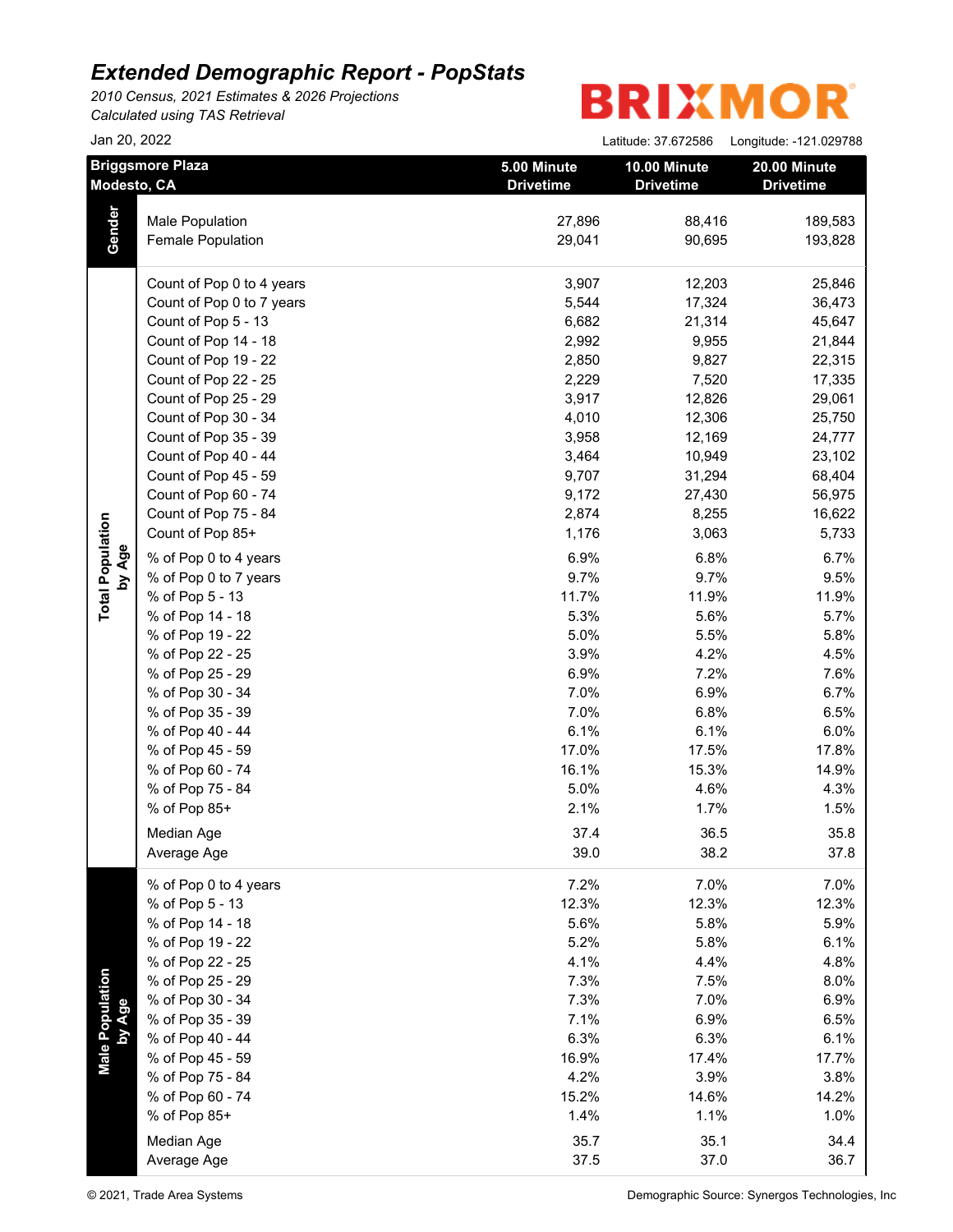*2010 Census, 2021 Estimates & 2026 Projections Calculated using TAS Retrieval*

# **BRIXMOR®**

|                    | Jan 20, 2022                                                         |                                 | Latitude: 37.672586              | Longitude: -121.029788           |
|--------------------|----------------------------------------------------------------------|---------------------------------|----------------------------------|----------------------------------|
|                    | <b>Briggsmore Plaza</b><br>Modesto, CA                               | 5.00 Minute<br><b>Drivetime</b> | 10.00 Minute<br><b>Drivetime</b> | 20.00 Minute<br><b>Drivetime</b> |
|                    | % of Pop 0 to 4 years                                                | 6.6%                            | 6.6%                             | 6.5%                             |
|                    | % of Pop 5 - 13                                                      | 11.1%                           | 11.5%                            | 11.5%                            |
|                    | % of Pop 14 - 18                                                     | 4.9%                            | 5.4%                             | 5.5%                             |
|                    | % of Pop 19 - 22                                                     | 4.8%                            | 5.2%                             | 5.6%                             |
|                    | % of Pop 22 - 25                                                     | 3.7%                            | 4.0%                             | 4.3%                             |
|                    | % of Pop 25 - 29                                                     | 6.4%                            | 6.8%                             | 7.2%                             |
|                    | % of Pop 30 - 34                                                     | 6.8%                            | 6.7%                             | 6.6%                             |
| by Age             | % of Pop 35 - 39                                                     | 6.8%                            | 6.7%                             | 6.4%                             |
|                    | % of Pop 40 - 44                                                     | 5.9%                            | 5.9%                             | 6.0%                             |
|                    | % of Pop 45 - 59                                                     | 17.2%                           | 17.6%                            | 18.0%                            |
|                    | % of Pop 60 - 74                                                     | 17.0%                           | 16.1%                            | 15.5%                            |
|                    | % of Pop 75 - 84                                                     | 5.9%                            | 5.3%                             | 4.9%                             |
|                    | % of Pop 85+                                                         | 2.8%                            | 2.3%                             | 2.0%                             |
|                    |                                                                      | 39.0                            | 37.9                             |                                  |
|                    | Median Age                                                           |                                 |                                  | 37.2                             |
|                    | Average Age                                                          | 40.5                            | 39.4                             | 38.8                             |
|                    | <b>Count of White</b>                                                | 39,671                          | 125,082                          | 267,381                          |
|                    | Count of Black or African-American                                   | 2,473                           | 6,814                            | 12,691                           |
|                    | Count of Asian or Pacific Islander                                   | 4,305                           | 10,839                           | 22,135                           |
|                    | Count of Other races                                                 | 10,489                          | 36,376                           | 81,204                           |
|                    | White                                                                | 69.7%                           | 69.8%                            | 69.7%                            |
| Race               | <b>Black or African American</b>                                     | 4.3%                            | 3.8%                             | 3.3%                             |
|                    | Asian                                                                | 7.6%                            | 6.1%                             | 5.8%                             |
|                    | <b>Other Races</b>                                                   | 18.4%                           | 20.3%                            | 21.2%                            |
|                    | Speak English at Home                                                | 66.0%                           | 60.9%                            | 57.7%                            |
|                    | Speak Spanish at Home                                                | 23.1%                           | 30.0%                            | 33.6%                            |
|                    | Speak French or French Creole at Home                                | 0.2%                            | 0.1%                             | 0.1%                             |
|                    | Speak German at Home                                                 | 0.2%                            | 0.3%                             | 0.2%                             |
| Language<br>Spoken | Speak Russian or Other Slavic Language at Hor                        | 0.2%                            | 0.2%                             | 0.2%                             |
|                    | Speak Other Indo-European Language at Home                           | 3.8%                            | 3.0%                             | 3.2%                             |
|                    | Speak Chinese at Home                                                | 0.8%                            | 0.5%                             | 0.5%                             |
|                    | Speak Korean at Home                                                 | 0.1%                            | 0.1%                             | 0.0%                             |
|                    | Speak Vietnamese at Home                                             | 1.5%                            | 0.7%                             | 0.4%                             |
|                    | Speak Other Asian Language at Home                                   | 1.9%                            | 2.1%                             | 1.6%                             |
|                    | Speak Tagalog and Other Pacific Languages at                         | 1.1%                            | 0.8%                             | 0.8%                             |
|                    | Speak Other Language at Home                                         | 1.2%                            | 1.2%                             | 1.5%                             |
|                    | <b>Hispanic Population</b>                                           | 19,807                          | 74,461                           | 169,334                          |
|                    | <b>Hispanic Population Percent</b>                                   | 34.8%                           | 41.6%                            | 44.2%                            |
|                    | Mexican                                                              | 88.6%                           | 89.5%                            | 90.7%                            |
|                    | Puerto Rican                                                         | 1.9%                            | 1.6%                             | 1.6%                             |
|                    | Cuban                                                                | 0.2%                            | 0.1%                             | 0.2%                             |
|                    | Dominican                                                            | 0.0%                            | 0.1%                             | 0.0%                             |
|                    | <b>Central American</b>                                              | 3.3%                            | 3.2%                             | 2.9%                             |
| Hispanic           | South American                                                       | 1.1%                            | 0.7%                             | 0.6%                             |
|                    | Other Hispanic                                                       | 5.0%                            | 4.8%                             | 4.0%                             |
|                    |                                                                      |                                 |                                  |                                  |
|                    | 2000 Hispanic Population Percent<br>1990 Hispanic Population Percent | 22%<br>13%                      | 29%<br>18%                       | 31%                              |
|                    |                                                                      |                                 |                                  | 20%                              |

This report was produced using data from private and government sources deemed to be reliable and is herein provided without representation or warranty.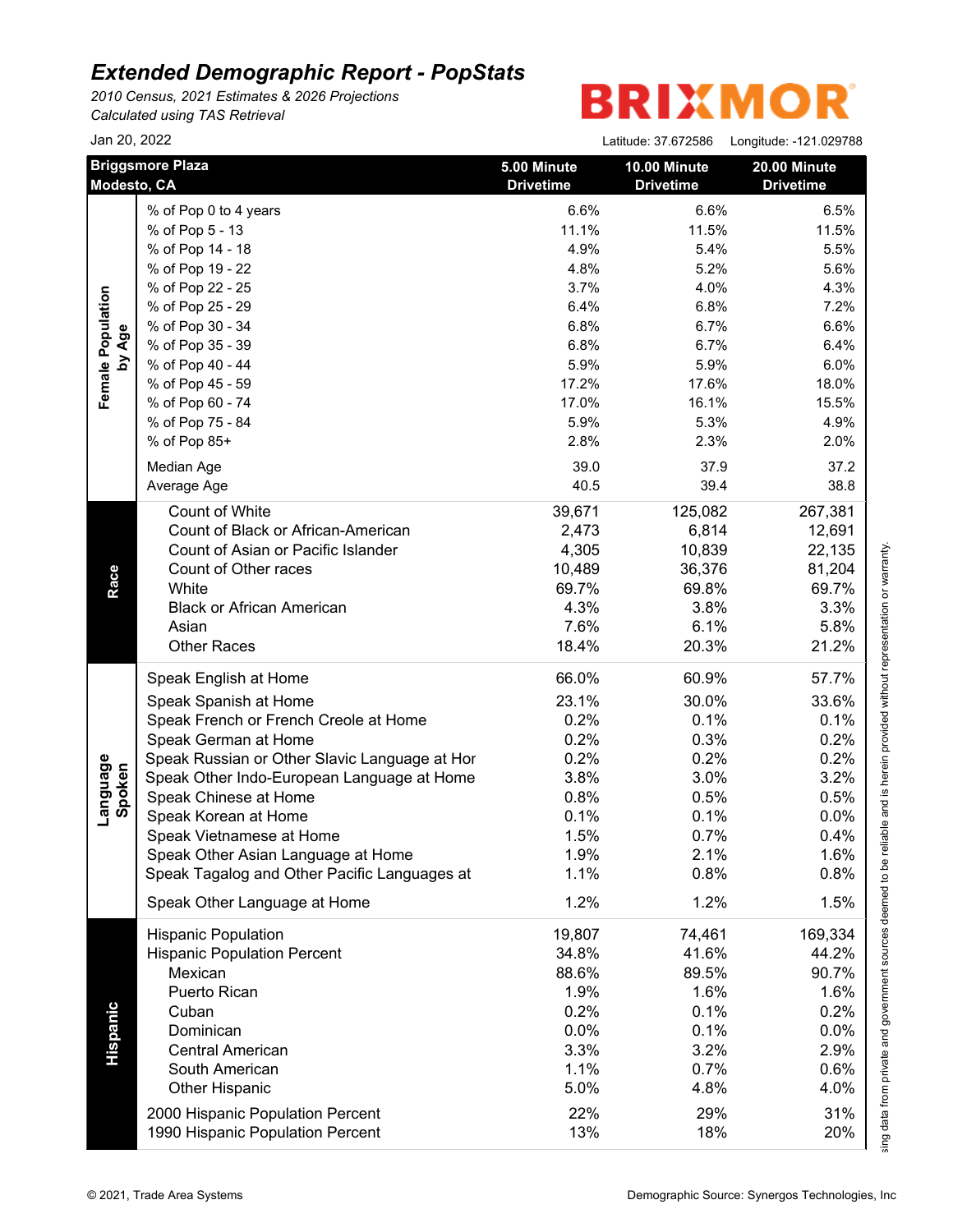*2010 Census, 2021 Estimates & 2026 Projections Calculated using TAS Retrieval*

| Jan 20, 2022             |                                                                                                                                                                                                                                                                                                                                                                                                                                                |                                                                                                                                                      |                                                                                                                                                          | Latitude: 37.672586    Longitude: -121.029788                                                                                                               |
|--------------------------|------------------------------------------------------------------------------------------------------------------------------------------------------------------------------------------------------------------------------------------------------------------------------------------------------------------------------------------------------------------------------------------------------------------------------------------------|------------------------------------------------------------------------------------------------------------------------------------------------------|----------------------------------------------------------------------------------------------------------------------------------------------------------|-------------------------------------------------------------------------------------------------------------------------------------------------------------|
| Modesto, CA              | <b>Briggsmore Plaza</b>                                                                                                                                                                                                                                                                                                                                                                                                                        | 5.00 Minute<br><b>Drivetime</b>                                                                                                                      | 10.00 Minute<br><b>Drivetime</b>                                                                                                                         | 20.00 Minute<br><b>Drivetime</b>                                                                                                                            |
|                          | American (percent of total population)<br>American<br>Native American (ie. Indian/Eskimo)<br>Hawaiian/Pacific Islander                                                                                                                                                                                                                                                                                                                         | 3.4%<br>1.7%<br>0.6%<br>1.1%                                                                                                                         | 3.3%<br>2.1%<br>0.6%<br>0.7%                                                                                                                             | 3.1%<br>1.9%<br>0.6%<br>0.6%                                                                                                                                |
|                          | Asian (percent of total population)<br>Chinese<br>Japanese<br>Korean<br>South Central Asian (ie. Indian)<br>South East Asian (ie. Vietnamese)<br><b>Other Asian</b>                                                                                                                                                                                                                                                                            | 7.3%<br>0.7%<br>0.3%<br>0.2%<br>1.4%<br>4.4%<br>0.3%                                                                                                 | 5.8%<br>0.5%<br>0.2%<br>0.1%<br>1.1%<br>3.7%<br>0.2%                                                                                                     | 5.5%<br>0.5%<br>0.1%<br>0.1%<br>1.5%<br>3.1%<br>0.2%                                                                                                        |
|                          | European (percent of total population)<br><b>British</b><br>Dutch<br>French<br>German<br>Italian<br>Polish<br>Scandinavian<br>Scotch/Irish<br>Other European (ie. Greek/Russian)<br>Middle Eastern<br><b>Other Ancestry</b><br><b>Unclassified Ancestry</b>                                                                                                                                                                                    | 18.2%<br>3.3%<br>0.7%<br>0.6%<br>4.4%<br>1.9%<br>0.3%<br>1.5%<br>3.9%<br>1.5%<br>1.1%<br>27.7%<br>7.5%                                               | 16.1%<br>3.0%<br>0.6%<br>0.6%<br>3.7%<br>1.7%<br>0.2%<br>1.3%<br>3.4%<br>1.5%<br>1.1%<br>25.1%<br>6.9%                                                   | 14.8%<br>2.6%<br>0.8%<br>0.5%<br>3.4%<br>1.6%<br>0.2%<br>1.2%<br>3.1%<br>1.4%<br>1.1%<br>24.7%<br>6.6%                                                      |
| Education<br>$(Age 25+)$ | Adult Population (25 Years or Older)<br>Elementary (0 to 8)<br>Some High School (9 to 11)<br>High School Graduate (12)<br>Some College (13 to 16)<br>Associates Degree Only<br><b>Bachelors Degree Only</b><br>Graduate Degree<br>% College (4+)                                                                                                                                                                                               | 38,278<br>7.4%<br>8.8%<br>29.0%<br>27.8%<br>8.9%<br>12.5%<br>5.6%<br>18.0%                                                                           | 118,292<br>10.0%<br>10.3%<br>29.6%<br>25.4%<br>7.9%<br>11.9%<br>4.9%<br>16.8%                                                                            | 250,424<br>11.3%<br>9.9%<br>29.4%<br>25.4%<br>7.7%<br>11.5%<br>4.8%<br>16.3%                                                                                |
| Household<br>Type        | Total Households - count<br>One Person HHs - count<br>Family HHs - count<br>Married Couple - count<br>w/own children - count<br>w/out own children - count<br>Male Householder - count<br>Female Householder - count<br>Non-Family Households - count<br>1 Person Household<br>2 Person Household<br>3 Person Household<br>4 Person Household<br>5 Person Household<br>6 Person Household<br>7+ Person Household<br>% Households With Children | 20,175<br>4,721<br>14,213<br>9,711<br>4,217<br>5,495<br>1,586<br>2,916<br>1,242<br>23.4%<br>30.6%<br>17.0%<br>14.5%<br>7.8%<br>3.9%<br>2.8%<br>31.5% | 60,949<br>14,090<br>42,929<br>28,467<br>12,543<br>15,925<br>5,020<br>9,442<br>3,929<br>23.1%<br>28.7%<br>16.7%<br>14.9%<br>8.6%<br>4.3%<br>3.8%<br>33.1% | 123,644<br>24,445<br>92,500<br>64,513<br>29,677<br>34,836<br>9,349<br>18,638<br>6,699<br>19.8%<br>27.5%<br>16.9%<br>16.4%<br>10.0%<br>5.0%<br>4.4%<br>35.7% |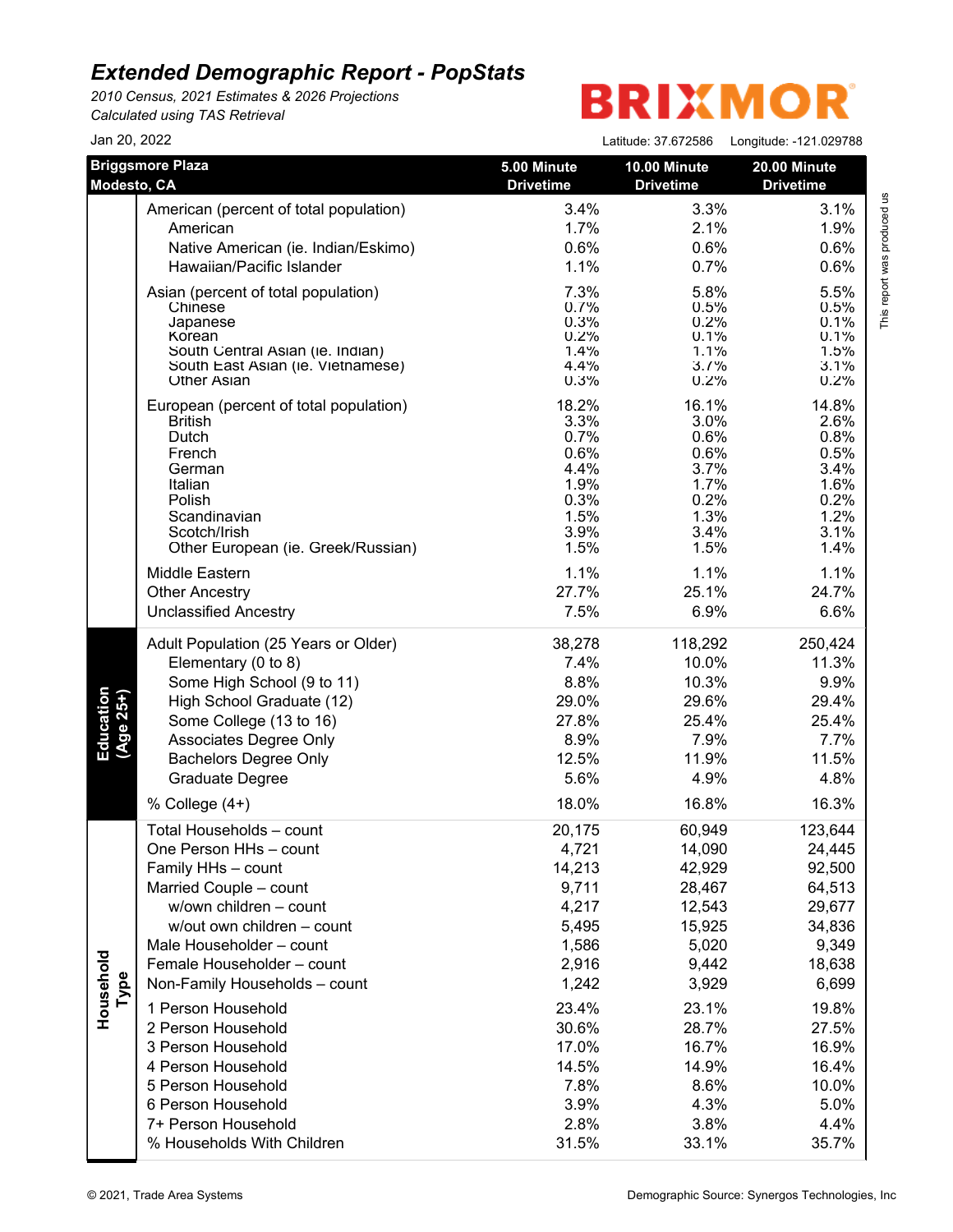*2010 Census, 2021 Estimates & 2026 Projections Calculated using TAS Retrieval*

| Jan 20, 2022                   |                                        |                                 | Latitude: 37.672586              | Longitude: -121.029788           |
|--------------------------------|----------------------------------------|---------------------------------|----------------------------------|----------------------------------|
| Modesto, CA                    | <b>Briggsmore Plaza</b>                | 5.00 Minute<br><b>Drivetime</b> | 10.00 Minute<br><b>Drivetime</b> | 20.00 Minute<br><b>Drivetime</b> |
|                                | <b>Total Housing Units</b>             | 21,534                          | 65,657                           | 132,513                          |
|                                | <b>Owner Occupied Percent</b>          | 53.6%                           | 51.1%                            | 56.2%                            |
|                                | <b>Renter Occupied Percent</b>         | 40.1%                           | 41.8%                            | 37.1%                            |
|                                | <b>Vacant Housing Percent</b>          | 6.3%                            | 7.2%                             | 6.7%                             |
|                                | Total Housing Units (Census 2000)      | 19,216                          | 58,615                           | 108,676                          |
|                                | For Rent (Census 2000)                 | 32%                             | 44%                              | 40%                              |
|                                | For Sale (Census 2000)                 | 35%                             | 28%                              | 29%                              |
|                                | Rented or Sold, (Census 2000)          | 10%                             | 6%                               | 8%                               |
|                                | Seasonal (Census 2014)                 | 4%                              | 2%                               | 2%                               |
|                                | Other (Census 2000)                    | 12%                             | 13%                              | 15%                              |
|                                | Homes Built 1990 to 2000               | 10%                             | 11%                              | 17%                              |
|                                | Homes Built 1980 to 1989               | 22%                             | 20%                              | 22%                              |
| Homes Built<br>By Year         | Homes Built 1970 to 1979               | 26%                             | 24%                              | 23%                              |
|                                | Homes Built 1960 to 1969               | 18%                             | 17%                              | 14%                              |
|                                | Homes Built 1950 to 1959               | 17%                             | 13%                              | 11%                              |
|                                | Homes Built 1940 to 1949               | 5%                              | 8%                               | 7%                               |
|                                | Homes Built Before 1939                | 3%                              | 7%                               | 6%                               |
|                                | 1 Unit                                 | 74%                             | 74%                              | 78%                              |
| <b>Structure</b><br>Units in   | 2 - 9 Units                            | 13%                             | 12%                              | 9%                               |
|                                | Greater than 10 Units                  | 10%                             | 10%                              | 8%                               |
|                                | <b>Mobilie Trailer</b>                 | 3%                              | 3%                               | 5%                               |
|                                | <b>Other Units</b>                     | 0%                              | 0%                               | $0\%$                            |
|                                | Property Value \$1,000,000 or more     | 6.3%                            | 6.7%                             | 9.0%                             |
|                                | Property Value \$750,000 to \$999,999  | 17.3%                           | 18.6%                            | 20.2%                            |
|                                | Property Value \$500,000 to \$749,999  | 41.0%                           | 38.0%                            | 36.7%                            |
|                                | Property Value \$400,000 to \$499,999  | 15.6%                           | 13.7%                            | 12.4%                            |
| vner Occupied)                 | Property Value \$300,000, to \$399,999 | 9.1%                            | 9.8%                             | 8.2%                             |
|                                | Property Value \$200,000 to \$299,999  | 4.6%                            | 5.2%                             | 4.5%                             |
|                                | Property Value \$150,000 to \$199,999  | 0.2%                            | 1.4%                             | 1.3%                             |
| Home Value                     | Property Value \$100,000 to \$149,999  | 0.5%                            | 0.6%                             | 0.9%                             |
|                                | Property Value \$60,000 to \$99,999    | 0.9%                            | 0.8%                             | 0.8%                             |
| $\check{\mathcal{S}}$          | Property Value \$40,000 to \$59,999    | 0.3%                            | 0.3%                             | 0.4%                             |
|                                | Property Value \$0 to \$39,999         | 1.7%                            | 2.5%                             | 2.1%                             |
|                                | Median Home Value                      | \$596,485                       | \$595,953                        | \$620,690                        |
|                                | <b>Median Rent</b>                     | \$654                           | \$615                            | \$627                            |
|                                | \$0 and under - percent                | 18.6%                           | 19.0%                            | 18.6%                            |
|                                | \$1 to \$4999 - percent                | 9.7%                            | 10.0%                            | 9.7%                             |
|                                | \$5k to \$9999 - percent               | 5.0%                            | 5.1%                             | 5.0%                             |
|                                | \$10k to \$24999 - percent             | 6.7%                            | 6.8%                             | 6.7%                             |
|                                | \$25k to \$49999 - percent             | 6.9%                            | 7.0%                             | 7.0%                             |
|                                | \$50k to \$99999 - percent             | 10.3%                           | 10.3%                            | 10.3%                            |
| per Household<br><b>Wealth</b> | \$100k to \$249999 - percent           | 17.6%                           | 17.4%                            | 17.6%                            |
|                                | \$250k to \$499999 - percent           | 12.3%                           | 12.0%                            | 12.3%                            |
|                                | $$500k+ - percent$                     | 12.9%                           | 12.5%                            | 12.9%                            |
|                                | Median HH Wealth                       | \$65,106                        | \$60,773                         | \$64,866                         |
|                                | Avg HH Wealth                          | \$218,447                       | \$212,995                        | \$217,612                        |
|                                |                                        |                                 |                                  |                                  |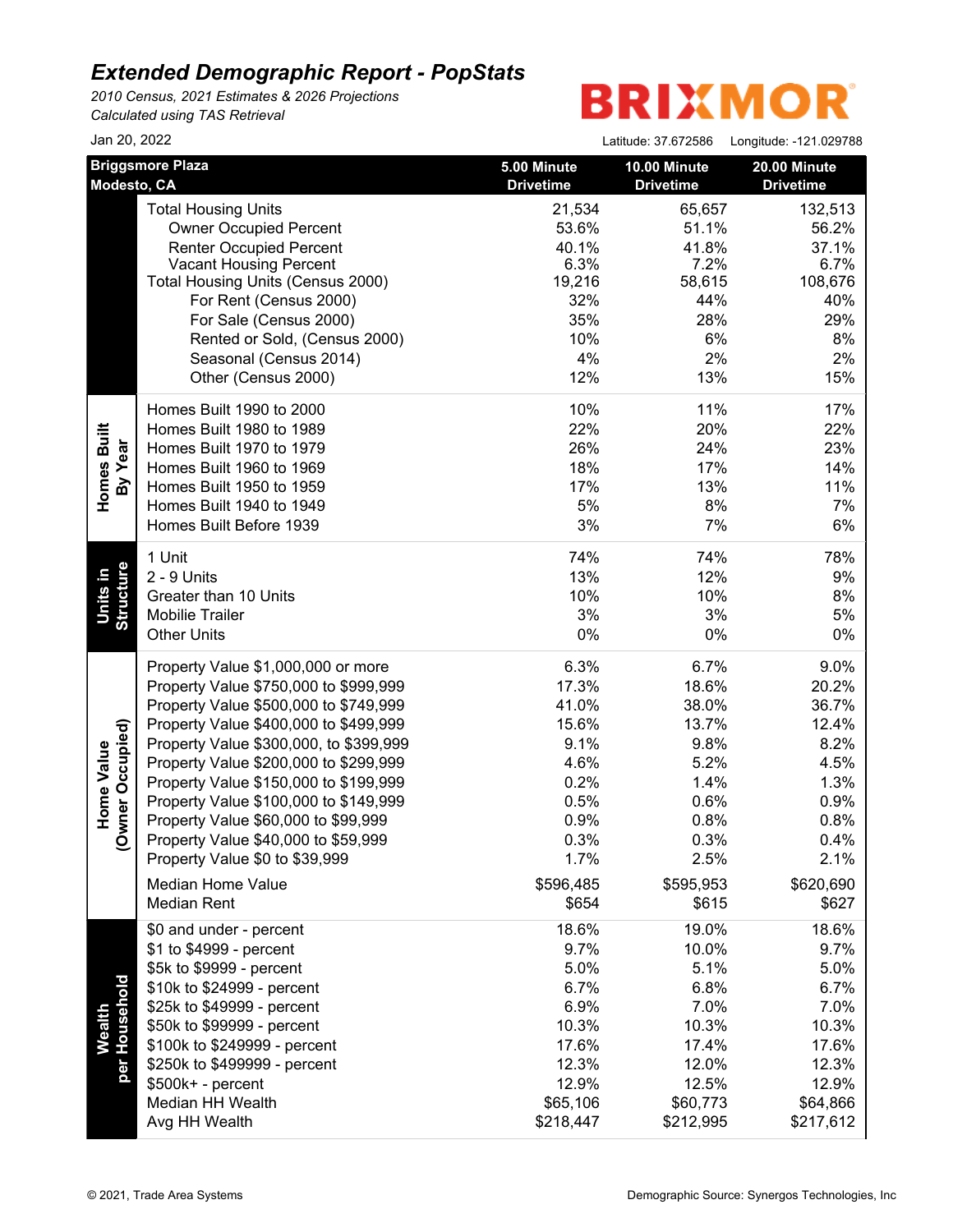*2010 Census, 2021 Estimates & 2026 Projections Calculated using TAS Retrieval*

| Jan 20, 2022                            |                                                                                                                                                                                                                                                                                                                                                                                                                                                                                                                                                                                                                   | Latitude: 37.672586                                                                                                                                                 | Longitude: -121.029788                                                                                                                                                                                                                                                                                             |
|-----------------------------------------|-------------------------------------------------------------------------------------------------------------------------------------------------------------------------------------------------------------------------------------------------------------------------------------------------------------------------------------------------------------------------------------------------------------------------------------------------------------------------------------------------------------------------------------------------------------------------------------------------------------------|---------------------------------------------------------------------------------------------------------------------------------------------------------------------|--------------------------------------------------------------------------------------------------------------------------------------------------------------------------------------------------------------------------------------------------------------------------------------------------------------------|
| <b>Briggsmore Plaza</b><br>Modesto, CA  | 5.00 Minute<br><b>Drivetime</b>                                                                                                                                                                                                                                                                                                                                                                                                                                                                                                                                                                                   | 10.00 Minute<br><b>Drivetime</b>                                                                                                                                    | 20.00 Minute<br><b>Drivetime</b>                                                                                                                                                                                                                                                                                   |
|                                         |                                                                                                                                                                                                                                                                                                                                                                                                                                                                                                                                                                                                                   |                                                                                                                                                                     |                                                                                                                                                                                                                                                                                                                    |
|                                         |                                                                                                                                                                                                                                                                                                                                                                                                                                                                                                                                                                                                                   |                                                                                                                                                                     | 270                                                                                                                                                                                                                                                                                                                |
|                                         | 105                                                                                                                                                                                                                                                                                                                                                                                                                                                                                                                                                                                                               |                                                                                                                                                                     | 104                                                                                                                                                                                                                                                                                                                |
|                                         |                                                                                                                                                                                                                                                                                                                                                                                                                                                                                                                                                                                                                   |                                                                                                                                                                     |                                                                                                                                                                                                                                                                                                                    |
| Employed Civilian Pop 16+ by Occupation | 24,608                                                                                                                                                                                                                                                                                                                                                                                                                                                                                                                                                                                                            |                                                                                                                                                                     | 167,658                                                                                                                                                                                                                                                                                                            |
|                                         |                                                                                                                                                                                                                                                                                                                                                                                                                                                                                                                                                                                                                   |                                                                                                                                                                     | 10.8%                                                                                                                                                                                                                                                                                                              |
|                                         |                                                                                                                                                                                                                                                                                                                                                                                                                                                                                                                                                                                                                   |                                                                                                                                                                     | 16.7%                                                                                                                                                                                                                                                                                                              |
|                                         |                                                                                                                                                                                                                                                                                                                                                                                                                                                                                                                                                                                                                   |                                                                                                                                                                     | 3.7%                                                                                                                                                                                                                                                                                                               |
|                                         |                                                                                                                                                                                                                                                                                                                                                                                                                                                                                                                                                                                                                   |                                                                                                                                                                     | 10.5%                                                                                                                                                                                                                                                                                                              |
|                                         |                                                                                                                                                                                                                                                                                                                                                                                                                                                                                                                                                                                                                   |                                                                                                                                                                     | 11.0%                                                                                                                                                                                                                                                                                                              |
|                                         |                                                                                                                                                                                                                                                                                                                                                                                                                                                                                                                                                                                                                   |                                                                                                                                                                     | 1.9%                                                                                                                                                                                                                                                                                                               |
|                                         |                                                                                                                                                                                                                                                                                                                                                                                                                                                                                                                                                                                                                   |                                                                                                                                                                     | 5.5%                                                                                                                                                                                                                                                                                                               |
|                                         |                                                                                                                                                                                                                                                                                                                                                                                                                                                                                                                                                                                                                   |                                                                                                                                                                     | 4.3%                                                                                                                                                                                                                                                                                                               |
|                                         |                                                                                                                                                                                                                                                                                                                                                                                                                                                                                                                                                                                                                   |                                                                                                                                                                     | 3.0%                                                                                                                                                                                                                                                                                                               |
| Farming, Fishing, & Forestry            |                                                                                                                                                                                                                                                                                                                                                                                                                                                                                                                                                                                                                   |                                                                                                                                                                     | 3.4%                                                                                                                                                                                                                                                                                                               |
| Construction                            | 10.8%                                                                                                                                                                                                                                                                                                                                                                                                                                                                                                                                                                                                             |                                                                                                                                                                     | 10.8%                                                                                                                                                                                                                                                                                                              |
| Production & Transportation             | 14.9%                                                                                                                                                                                                                                                                                                                                                                                                                                                                                                                                                                                                             |                                                                                                                                                                     | 18.3%                                                                                                                                                                                                                                                                                                              |
|                                         |                                                                                                                                                                                                                                                                                                                                                                                                                                                                                                                                                                                                                   |                                                                                                                                                                     | 52.9%                                                                                                                                                                                                                                                                                                              |
| <b>Percent Blue Collar Workers</b>      | 41.6%                                                                                                                                                                                                                                                                                                                                                                                                                                                                                                                                                                                                             |                                                                                                                                                                     | 47.1%                                                                                                                                                                                                                                                                                                              |
| Agriculture/Mining/Construction         | 10.2%                                                                                                                                                                                                                                                                                                                                                                                                                                                                                                                                                                                                             |                                                                                                                                                                     | 13.0%                                                                                                                                                                                                                                                                                                              |
| Manufacturing                           | 9.4%                                                                                                                                                                                                                                                                                                                                                                                                                                                                                                                                                                                                              |                                                                                                                                                                     | 11.6%                                                                                                                                                                                                                                                                                                              |
| Transportation                          | 6.6%                                                                                                                                                                                                                                                                                                                                                                                                                                                                                                                                                                                                              |                                                                                                                                                                     | 6.7%                                                                                                                                                                                                                                                                                                               |
| Information                             | 1.0%                                                                                                                                                                                                                                                                                                                                                                                                                                                                                                                                                                                                              |                                                                                                                                                                     | 0.9%                                                                                                                                                                                                                                                                                                               |
| Wholesale/Retail                        | 16.6%                                                                                                                                                                                                                                                                                                                                                                                                                                                                                                                                                                                                             |                                                                                                                                                                     | 16.3%                                                                                                                                                                                                                                                                                                              |
|                                         | 4.6%                                                                                                                                                                                                                                                                                                                                                                                                                                                                                                                                                                                                              |                                                                                                                                                                     | 3.4%                                                                                                                                                                                                                                                                                                               |
| <b>Professional Services</b>            | 5.9%                                                                                                                                                                                                                                                                                                                                                                                                                                                                                                                                                                                                              |                                                                                                                                                                     | 4.2%                                                                                                                                                                                                                                                                                                               |
|                                         | 0.0%                                                                                                                                                                                                                                                                                                                                                                                                                                                                                                                                                                                                              |                                                                                                                                                                     | 0.0%                                                                                                                                                                                                                                                                                                               |
| <b>Administrative/Waste Services</b>    | 5.5%                                                                                                                                                                                                                                                                                                                                                                                                                                                                                                                                                                                                              |                                                                                                                                                                     | 5.1%                                                                                                                                                                                                                                                                                                               |
| <b>Educational Services</b>             |                                                                                                                                                                                                                                                                                                                                                                                                                                                                                                                                                                                                                   |                                                                                                                                                                     | 21.5%                                                                                                                                                                                                                                                                                                              |
|                                         |                                                                                                                                                                                                                                                                                                                                                                                                                                                                                                                                                                                                                   |                                                                                                                                                                     | 9.0%                                                                                                                                                                                                                                                                                                               |
| <b>Other Professional Services</b>      | 5.4%                                                                                                                                                                                                                                                                                                                                                                                                                                                                                                                                                                                                              |                                                                                                                                                                     | 5.0%                                                                                                                                                                                                                                                                                                               |
| <b>Public Administration</b>            | 2.8%                                                                                                                                                                                                                                                                                                                                                                                                                                                                                                                                                                                                              |                                                                                                                                                                     | 3.4%                                                                                                                                                                                                                                                                                                               |
| Drive to Work Alone                     | 78.5%                                                                                                                                                                                                                                                                                                                                                                                                                                                                                                                                                                                                             |                                                                                                                                                                     | 77.5%                                                                                                                                                                                                                                                                                                              |
|                                         |                                                                                                                                                                                                                                                                                                                                                                                                                                                                                                                                                                                                                   |                                                                                                                                                                     | 15.2%                                                                                                                                                                                                                                                                                                              |
|                                         |                                                                                                                                                                                                                                                                                                                                                                                                                                                                                                                                                                                                                   |                                                                                                                                                                     | 1.2%                                                                                                                                                                                                                                                                                                               |
|                                         |                                                                                                                                                                                                                                                                                                                                                                                                                                                                                                                                                                                                                   |                                                                                                                                                                     | 0.2%                                                                                                                                                                                                                                                                                                               |
| Drive to Work on Bicycle                |                                                                                                                                                                                                                                                                                                                                                                                                                                                                                                                                                                                                                   |                                                                                                                                                                     | 0.7%                                                                                                                                                                                                                                                                                                               |
|                                         |                                                                                                                                                                                                                                                                                                                                                                                                                                                                                                                                                                                                                   |                                                                                                                                                                     | 1.9%                                                                                                                                                                                                                                                                                                               |
|                                         |                                                                                                                                                                                                                                                                                                                                                                                                                                                                                                                                                                                                                   |                                                                                                                                                                     | 0.7%                                                                                                                                                                                                                                                                                                               |
| Work at Home                            | 3.2%                                                                                                                                                                                                                                                                                                                                                                                                                                                                                                                                                                                                              | 2.6%                                                                                                                                                                | 2.8%                                                                                                                                                                                                                                                                                                               |
|                                         | <b>Economic Viability Local</b><br><b>Economic Viability Indexed</b><br>Managerial/Executive<br><b>Professional Specialty</b><br><b>Healthcare Support</b><br>Sales<br>Office & Administrative Support<br><b>Protective Service</b><br><b>Food Preperation</b><br><b>Building Maintenance &amp; Cleaning</b><br>Personal Care<br><b>Percent White Collar Workers</b><br>Finance, Insurance, Real Estate<br><b>Management Services</b><br><b>Entertainment Services</b><br>Drive to Work Carpool<br>Travel to Work by Public Transportation<br>Drive to Work on Motorcycle<br>Walked to Work<br><b>Other Means</b> | 273<br>10.8%<br>17.2%<br>4.7%<br>12.8%<br>12.9%<br>2.0%<br>5.7%<br>3.1%<br>4.1%<br>1.1%<br>58.4%<br>21.5%<br>10.5%<br>14.0%<br>1.3%<br>0.2%<br>0.7%<br>1.5%<br>0.5% | 272<br>105<br>76,832<br>10.1%<br>17.1%<br>4.1%<br>11.7%<br>11.2%<br>1.9%<br>6.0%<br>4.3%<br>3.5%<br>2.3%<br>11.0%<br>16.8%<br>54.3%<br>45.7%<br>12.0%<br>9.4%<br>6.3%<br>0.8%<br>17.7%<br>3.6%<br>5.0%<br>0.0%<br>4.9%<br>21.3%<br>10.0%<br>5.2%<br>3.6%<br>76.5%<br>15.7%<br>1.4%<br>0.2%<br>0.9%<br>1.9%<br>0.8% |